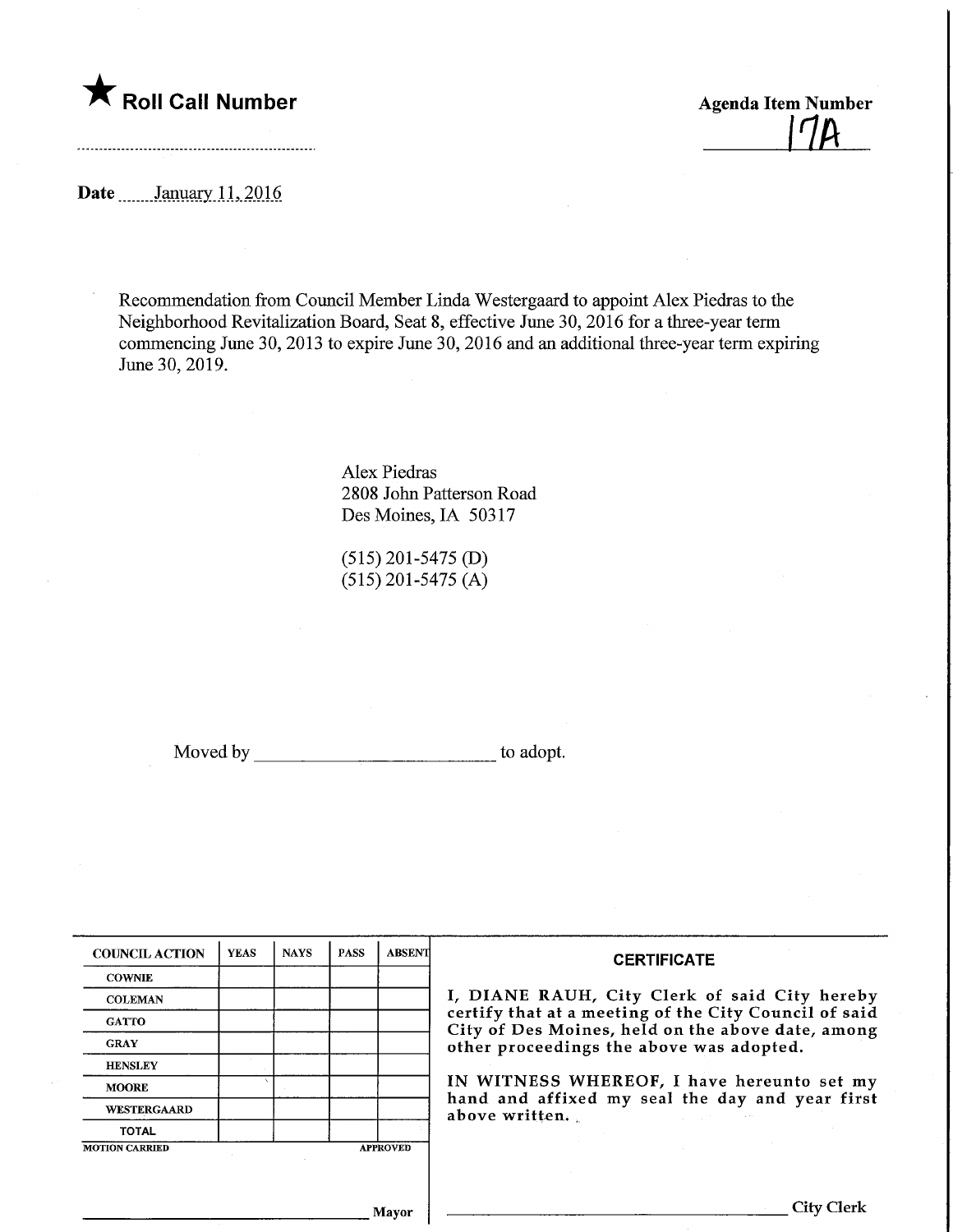## Herzberg, Karen M.

From: Rauh, Diane I.<br> **Sent:** Carrier Monday, December 2014 Monday, December 28, 2015 8:15 AM To: Herzberg, Karen M.; Johansen, Chris M. Subject: FW; Apply to Serve on a City Board - form submission

-----Original Message-----From: website@dmgov.org [mailto:website@dmgov.org] Sent: Thursday, December 24, 2015 3:15 PM To: BoardAppointments Subject: Apply to Serve on a City Board - form submission

First Name: Alex

Last Name: Piedras

Address: 2808 John Patterson Rd

City: Des Moines

State: IA

Zip: 50317

Daytime Phone: (515) 201-5475

Alternate Phone: (515) 201-5475

Email: apiedras@outlook.com

Occupation: Director of Multicultural and Community Outreach

Occupation Duration: 10 years

Employer: Grand View University

Employment Duration: 10 year

Business Address 1: 1200 Grandview Avenue

Business Address 2:

Business City: Des Moines

Business State: IA

Business Zip: 50316